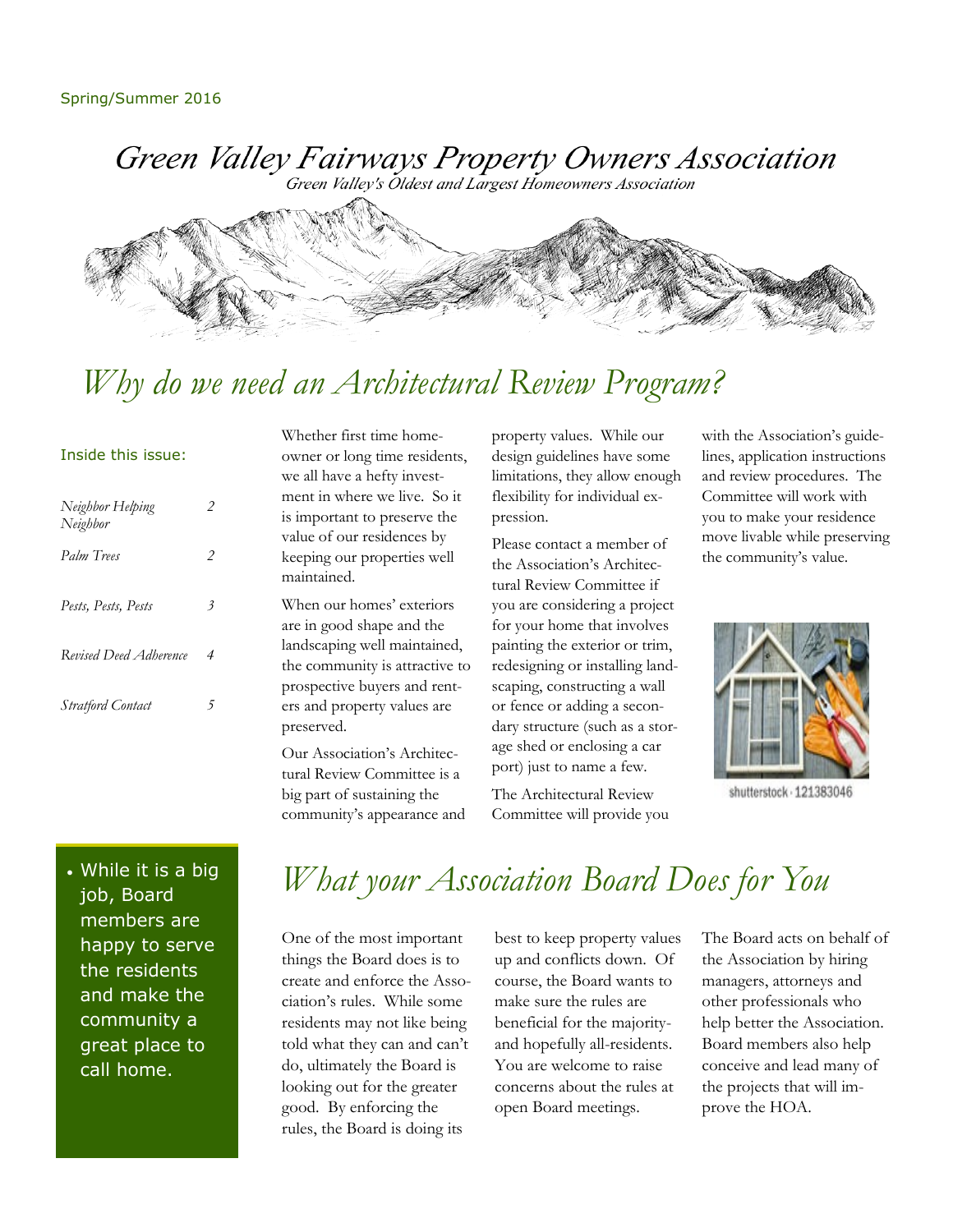



Well maintained palm tree



Palm tree needing trimming

## *Neighbor Helping Neighbor*

The Committee has completed their work on compiling various resources that are available to the residents within the community.

Included in this newsletter is a separate pull out document that provides information and contact numbers for various organizations that you may find useful.

### *How to Trim a Palm Tree*

Low maintenance and fuss free, palm trees have become a landscape staple that actually does better the less they are pruned. While palms are known for their branchless stems and fan-like arrangement of green compound leaves, the more than 2,000 species of palms actually exhibit enormous diversity in terms of both appearance and habitat. While you don't need to do it often, it is important to know when and how you should trim your palm trees to keep them healthy and looking their best.

Though experts recommend avoiding pruning as much as possible, there are some circumstances that call for a trim. Start by determining if you really need to prune. And remember the less pruning you can do, the better.

Prune to:

-Remove dead or dying fronds

-Remove potential fire hazards, especially near buildings or homes.

-Increase visibility and safety near driveways or sidewalks.

-Prevent damage to homes during high winds.

-Remove fruit, seeds and flowers.

-Never prune for purely cosmetic reasons or else you risk damaging the palm tree.

Unless they are a hazard to people or property, palms only need to be trimmed when fronds (leaves) die or are broken or when the tree begins to flower or bear fruit.

Look for dead or dying fronds on the tree. Dying fronds appear brownish, yellow or white and are often wilted or hanging down.

Look for broken fronds which should be removed before they are torn off and cause damage to the tree.

Look for palm flowers and fruit stalks which use up energy and slow growth of the tree.

If there are no dead or dying fronds, broken fronds, flowers or fruit stalks, your palm tree does not need to be trimmed.

Removing healthy fronds robs the tree of important nutrients and can result in slow growth, the spread of disease and the death of the palm.

Begin at the bottom of the foliage and look for dead, dying or broken fronds.

Never cut off the top or crown of the palm. The crown will not grow back and the tree will die.

You do not need to prune selfcleaning palms such as King, Kentia or Jubaea palms as their leaves fall off naturally as they die, making trimming unnecessary. It is only necessary to trim a self-cleaning palm because of potential safety hazards.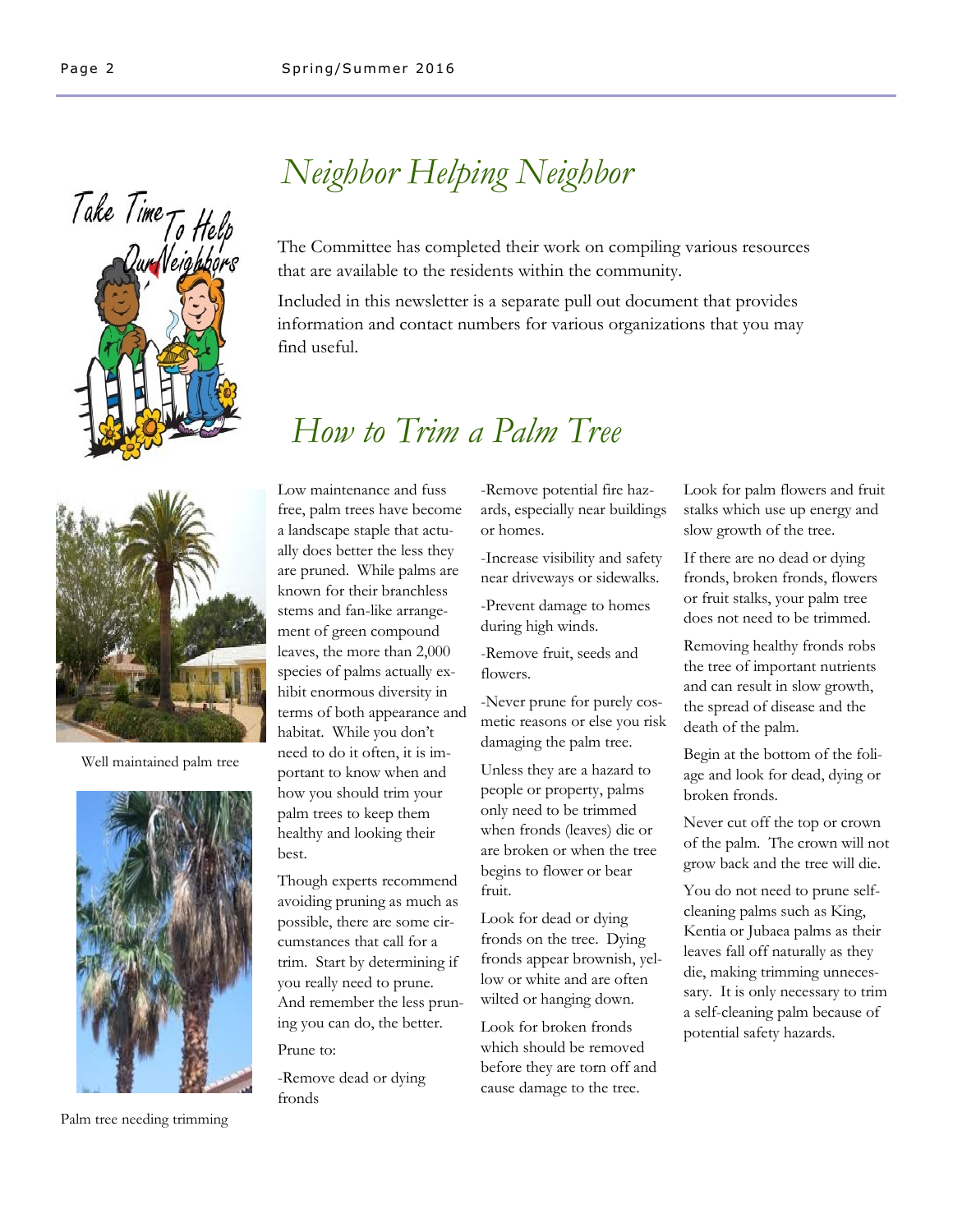## *Pests, Pests, Pests*

Every day, pest professionals are out in the field helping homeowners protect their property and family from potential disease and destruction caused by various pests, including rodents, mosquitoes and termites. Spring marks a particularly busy time as these pests emerge, looking for sources of food, water and shelter. Sometimes the simplest home improvements can be all that is needed to help ward off infestations.

To assist homeowners in pest-proofing their homes the following is recommended:

Eliminate sources of standing water around the house, including birdbaths and in clogged gutters to help reduce the mosquito population.

Seal any cracks on the outside of the home with silicone based caulk, including entry points for utilities and pipes.

Replace weather stripping and repair loose mortar around the foundation and windows.

Keep tree branches and shrubbery well trimmed and away from the house. Overhanging branches can act as highways into the home.

Repair fascia and rotten roof shingles.

Keep mulch at least 15 inches from foundations.

Keep attics and crawl spaces well ventilated and dry.

Store garbage in sealed containers and dispose of it regularly.

Avoid leaving pet food out in dishes for long periods of time.

If you have bird feeders remember that bird seed that falls onto the ground draws pests and rodents not only onto your property but to also onto your neighbor's property. Consider using hull free bird seed that does not leave debris on the ground that provides a food source to other pests.

Consider partnering with a pest control professional to determine the best preventative service plan to suit your home and needs.



#### COMING SOON

The Architectural Review Committee is currently working on updating and modifying the approved house colors-more to follow.

#### Annual Meeting 2017

Over the last few years the Board has had guest speakers at your annual meeting. What are you interested in hearing more about? Please contact your community manager, Helen B Brown or a Board member.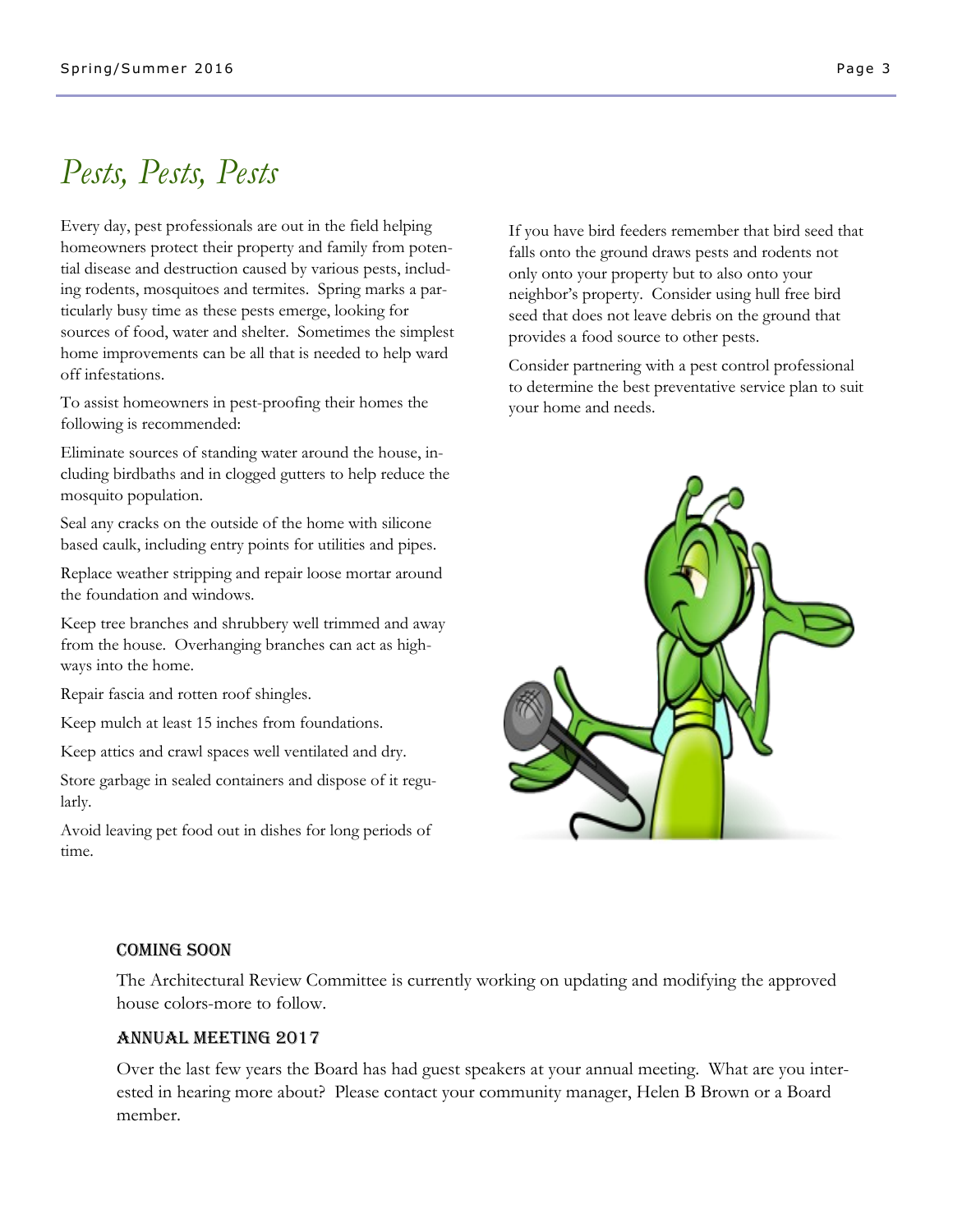#### **REVISED DEED ADHERENCE POLICY**

Adopted by Board of Directors May 9, 2016

The Green Valley Fairways POA is dedicated to maintaining safe and harmonious neighborhoods while increasing the value of its members' properties. This is done by being good stewards, fiscally responsible and maintaining appearances up to community standards and by enforcing the CC&R's as set up by this Association.

1. If the Board or its agent determines that a property is detrimental to the general appearance of the neighborhood the property owner shall be notified in writing by the community manager. The letter will include information such as which CC&R has been violated, the date of the violation, and that the owner has 14 days from date of mailing to correct the violation without penalty fines.

A follow up inspection will be performed by the Board or its agent to ascertain if the property is now in compliance on day 15. If the property is in compliance, the file will be closed. If the property is deemed not to be in compliance, an "Invitation to a Hearing" is issued to the property owner. The date of the hearing cannot be less than ten days from the date of the second inspection. The property owner may respond to the Invitation to Hearing Notice by certified mail to the management company if they are physically unable to attend the hearing in person. Another inspection of the property that has remained in non-compliance is conducted on the day of the Hearing by the Board or its agent to ascertain if the non-compliance has been resolved. A date stamped photograph is taken of the property. If the non-compliance has been resolved, the file is closed. If the non-compliance remains, then the owner is assessed a fine of \$100. A Notice of Fine will be sent to the homeowner along with a copy of the date stamped photograph.

2. The fines will continue to accrue on a monthly basis until the Board or its agent determines that the violation has been corrected. The fine schedule is as follows:

Second Notice of Fine \$200

Third Notice of Fine \$300

Non-compliance beyond the third notice of fine will result in the file being forwarded to the Association's Legal Counsel to enforce the Association's Deed Adherence with the owner being responsible for any legal costs.

3. The Board of Directors has the authority to authorize an agent(s) to enter the lot and correct the violation at the expense of the homeowner. These expenses will be secured through legal action and are in addition to any violation fines. Notice will be provided to the homeowner prior to any corrective action being taken by action of the Board.

4. If a property owner is found in violation of the CC&R's, he/she will be held responsible for all legal fees arising from the enforcement of the CC&R violation against him/her.